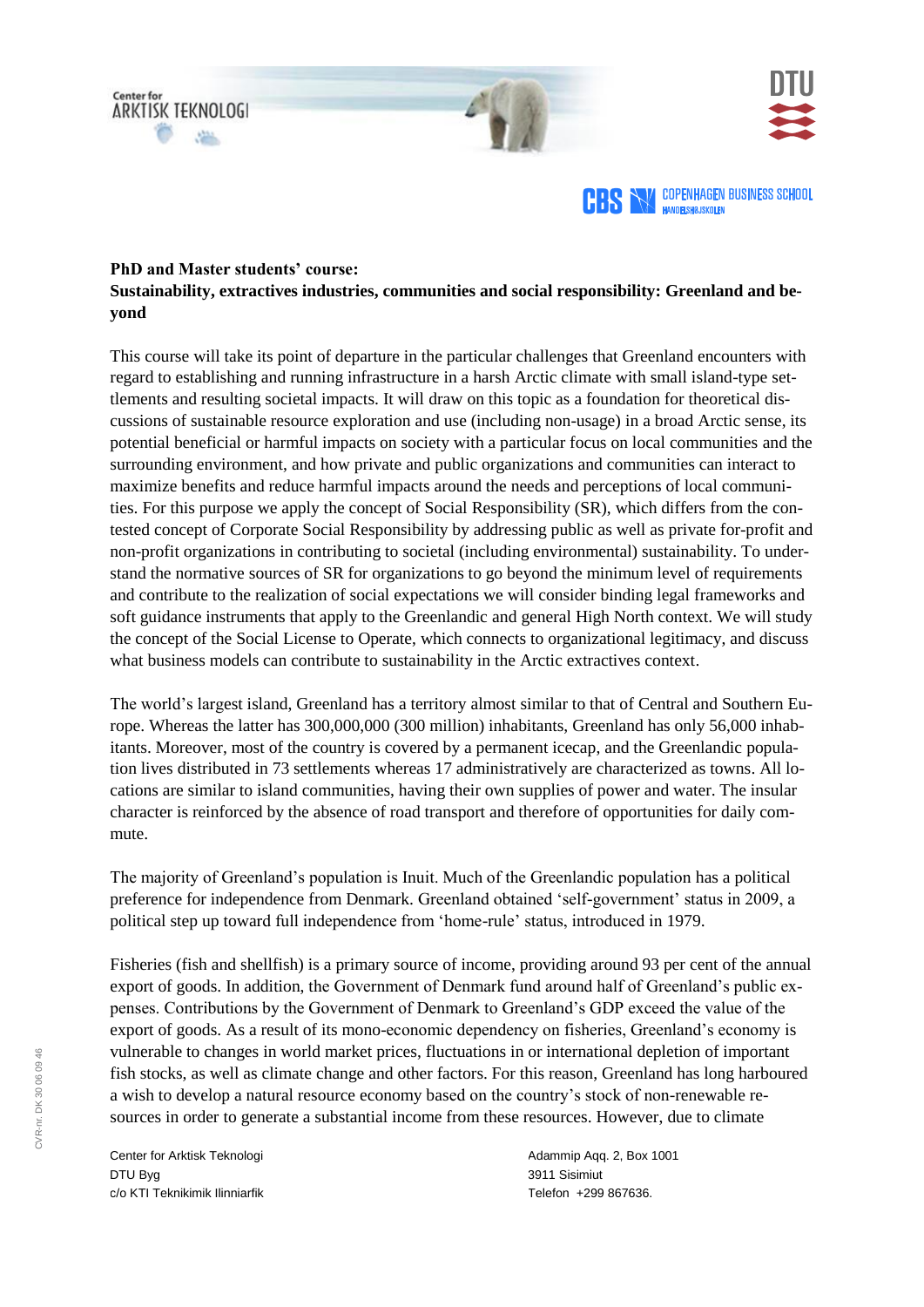



change related challenges combined with poor and extremely costly infrastructure, the extractives industry has been limited so far.

During the course we will study theoretical approaches to and discuss how and to what extent natural resource extraction may contribute to substantial development of the Greenlandic economy, and how various forms of raw material exploitation and business model may interact with local communities. In this context we will consider what forms of social responsibility, including CSR, may contribute to a positive developmental dynamic, and what demands this translates into for private and public organizations. Drawing on the example of Greenland but looking beyond to other types of societies we will also discuss the potential of governments making demands on the private sector for companies to enhance their societal contributions, for example through Impact Benefit Agreements or by referring to companies' CSR commitments or international social or environmental impact requirements or guidance. We will discuss the concept of the Social License to Operate and its implications for extractives development in societies in the High North.

The course will be held in Greenland's second largest town, Sisimiut (5,500 inhabitants). Sisimiut's local industry, businesses and infrastructure will serve as exemplary cases, accompanied by presentations by the local municipality administration and local business enterprises. Accommodation in Sisimiut will be in local dormitories (two student sharing one room).

The field trip includes a visit to the White Mountain anorthosite (calcium feldspar) mine, which is located in the Kangerlussuaq fjord around 100 kilometers South of Sisimiut. (The White Mountain mine is under construction and is currently one of two mine in Greenland. The other mine, a ruby mine at Qeqertarsuatsiaat (Fiskenæsset) is just re-opened. Both are small-scale mines). During the two-day field trip the first day will be spent at the mine, observing and being introduced to the technical and social structures. The second day will be spent at the village Itilleq (around 70 inhabitants), where we will observe and become introduced to the village infrastructure and have opportunities to engage in dialogue with the locally responsible individuals and other local citizens and apply the theoretical knowledge from the course in a practical context. Accommodation will be at the village school (sleeping bags on the floor). Field trip transportation is by local boat hired for this purpose.

The course is taught by an interdisciplinary group of faculty from a range of universities that are members of the circum-polar University of the Arctic (UArctic). It is organized by DTU Artek in collaboration with Copenhagen Business School (CBS) - the Doctoral School of Organisational and Management Studies (OMS). All faculty are members of the UArctic Thematic Network on Arctic Sustainable Resources and Social Responsibility.

Taking place 23-27 October 2017 the course is complementary to the PhD course offered by the UARctic TN Arctic Extractives Industries in Nuuk (around 18 October until 22 October) on Arctic Extractives. There is no requirement to attend both courses. Students who attend both courses will acquire highly comprehensive understanding of the complexities surrounding Arctic extractives from the angles offered. Students who attend this course will acquire broad insights on societal and environmental social science issues confronting sustainable extractives industries in the Arctic (with perspec-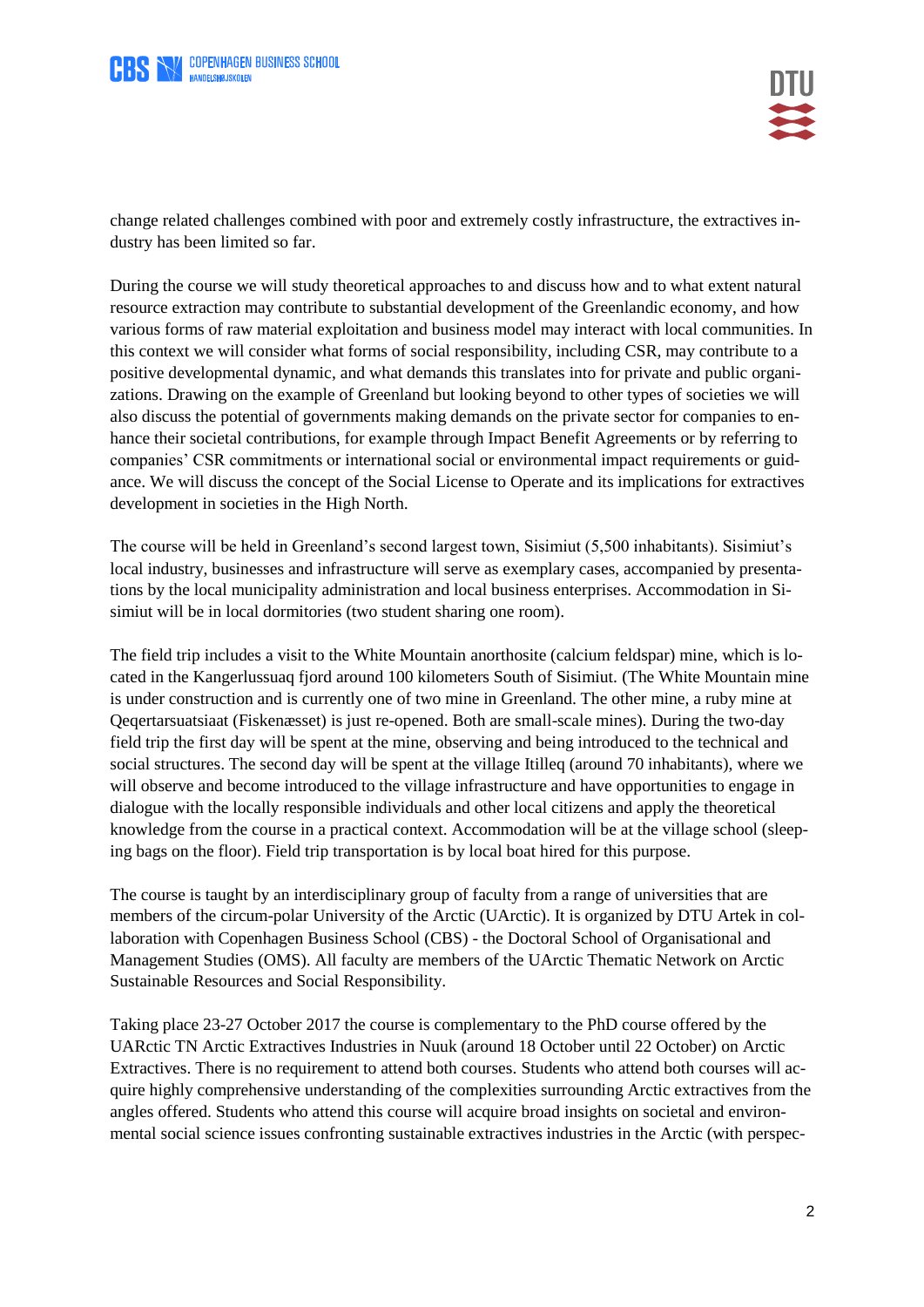



tives applying beyond the Arctic being introduced as well) and conditions for extractives industries in Greenland.

### **Course:**

## **Sustainability, extractives industries and social responsibility: Greenland and beyond**

#### **Faculty** (preliminary list)

Kåre Hendriksen, Associate Professor, DTU Artek Karin Buhmann, Professor with special responsibilities in Business and Human Rights, CBS Professor Ellen Margrethe Basse, Aarhus University Professor Florian Stammler, University of Lapland Associate Professor Aitalina Ivanova, North Eastern Federal University (NEFA), Yakutsk Professor Mark Nuttall, Ilisimatusarfik/Nature Institute Professor Paul Bowles, University of Northern British Columbia Professor Ulrik Jørgensen, Aalborg University Associate Professor George Varmalov, Pskov State University Post-doc/assistant professor Christina Berg Johansen, CBS, Assistant Professor Arni Johan Petersen (University of the Faroe Islands) Post-Doc Jacob Taarup-Esbensen, CBS and the Business Academy of Zealand

### **Course Coordinators**

Kåre Hendriksen (DTU Artek) Karin Buhmann (CBS)

The course is jointly organized by DTU Artek and the Department of Management, Society and Communication at Copenhagen Business School (CBS), closely associated with the CBS Centre for Social Responsibility and the Doctoral School of Organization and Management at CBS. It is partly funded by UArctic and the Danish Government through a grant to the UArctic Thematic Network on Arctic Sustainable Resources and Social Responsibility.

### **Prerequisites**

It is a prerequisite that students have an interest in the issue of sustainability and its implications for natural resource extraction including the extractives industries, communities, the environment, and/or business models.

It is a precondition for receiving the course diploma that the student attends the entire course.

In addition, two weeks before the start of the course, students are required to submit a 5-page paper (approximately 2,500 words) reflecting on the relevance of sustainability and extractives to their research projects. The text must apply and cite at least 10 of the texts listed in the "Course Literature" section below. The deadline for electronic submission of presentations via email to the course coordinator) is **12 noon on 9 October 2017**. Students will have the opportunity to revise their papers based on the group work planned for Day 5 of the course, and to present their ideas for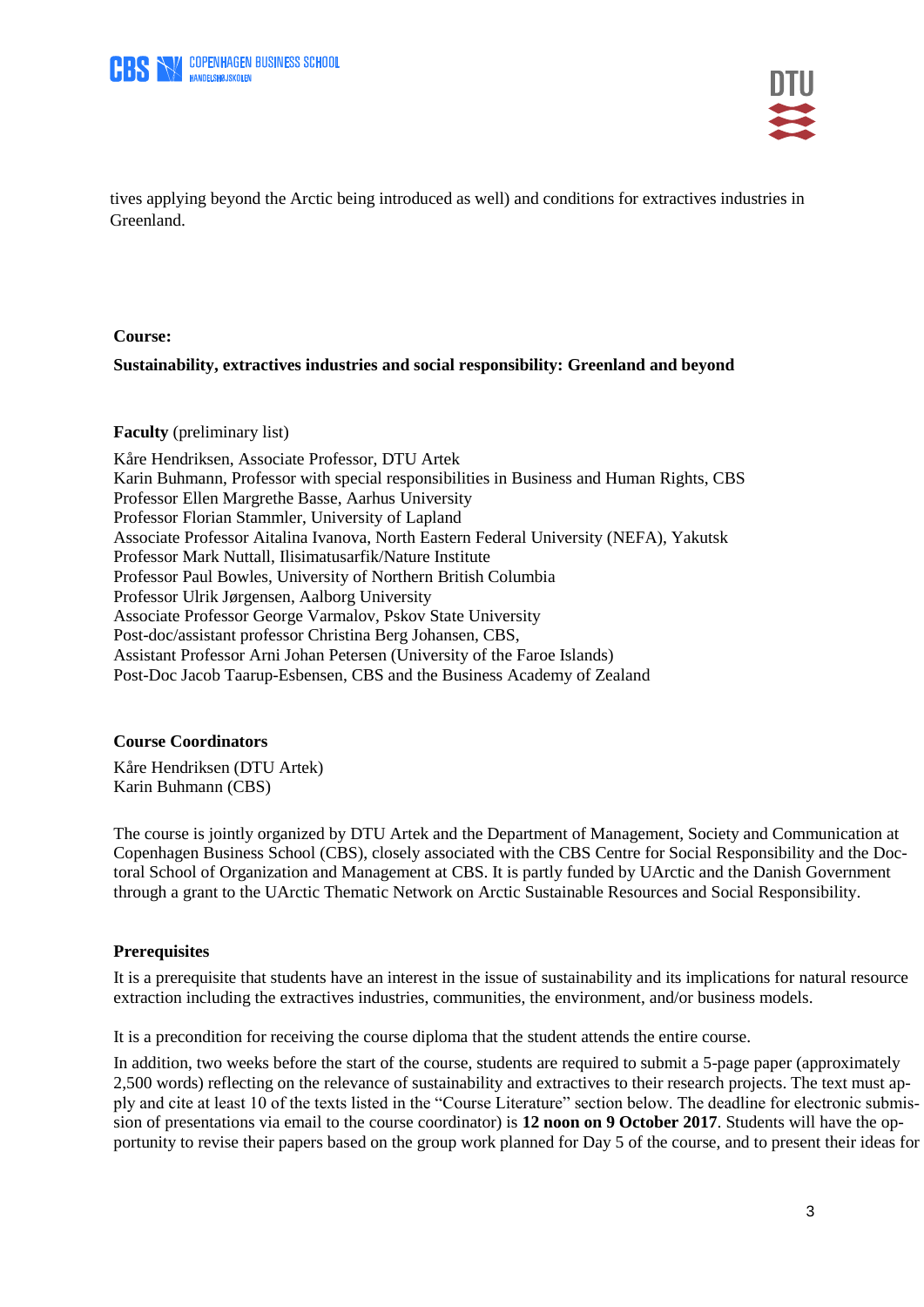



additional feedback.

## **Aim**

Building on the Greenlandic context, the course aims at introducing students to issues of a more general sustainabilityrelated character, that in various ways apply within the Greenlandic context as well as beyond Greenland. The course will introduce students to issues that confront the extractives industries with regard to its social, environmental and economic impact, business models and organizational legitimacy, infrastructural challenges, normative frameworks and the perceptions, needs and role of communities and other stakeholders.

## **Course content**

Adopting an interdisciplinary approach, the course will expose students to a variety of academic perspectives on the course topic, ranging from organizational and technical planning aspects to law, economics and political science. Based on a combination of lectures, a field visit to one of few currently or prospective operating Greenlandic mines and a local settlement, and students' application of theoretical knowledge in a practical context, the interdisciplinary approach will enhance students' ability to act in a multidisciplinary context and stimulate their appreciation and understanding of how their own field interacts with other fields.

## **Teaching style**

The course will apply a mixture of lectures, field visit, interaction between students and faculty, and student presentations allowing students to apply the taught theoretical concepts and approaches to their own research topic on the basis and reflecting on the insights that they draw from the empirical field work.

| <b>Monday23 October</b>   | (Programme subject to adjustments)                                                                                                            |
|---------------------------|-----------------------------------------------------------------------------------------------------------------------------------------------|
|                           | Morning: arrival of students<br>13:00-14:00: Lunch for those who have already arrived<br>$15.00 - 17.00$<br>Accommodation<br>Tour of Sisimiut |
|                           | $18:00:$ Dinner                                                                                                                               |
|                           | Evening: Participants introduce themselves and their research focus                                                                           |
| <b>Tuesday 24 October</b> |                                                                                                                                               |
|                           | $9:00-10:30$ : Introduction to the course                                                                                                     |
|                           | Presentation of the program and the participants, and teaching faculty                                                                        |
|                           | 10:30-13:00: The basics: Theoretical framing of the course topics<br>Sustainability, and extractives and communities<br>a)                    |
|                           | Social responsibility and Corporate Social Responsibility: the con-<br>b)                                                                     |
|                           | cepts and distinctions<br>Greenland and Arctic extractives<br>C)                                                                              |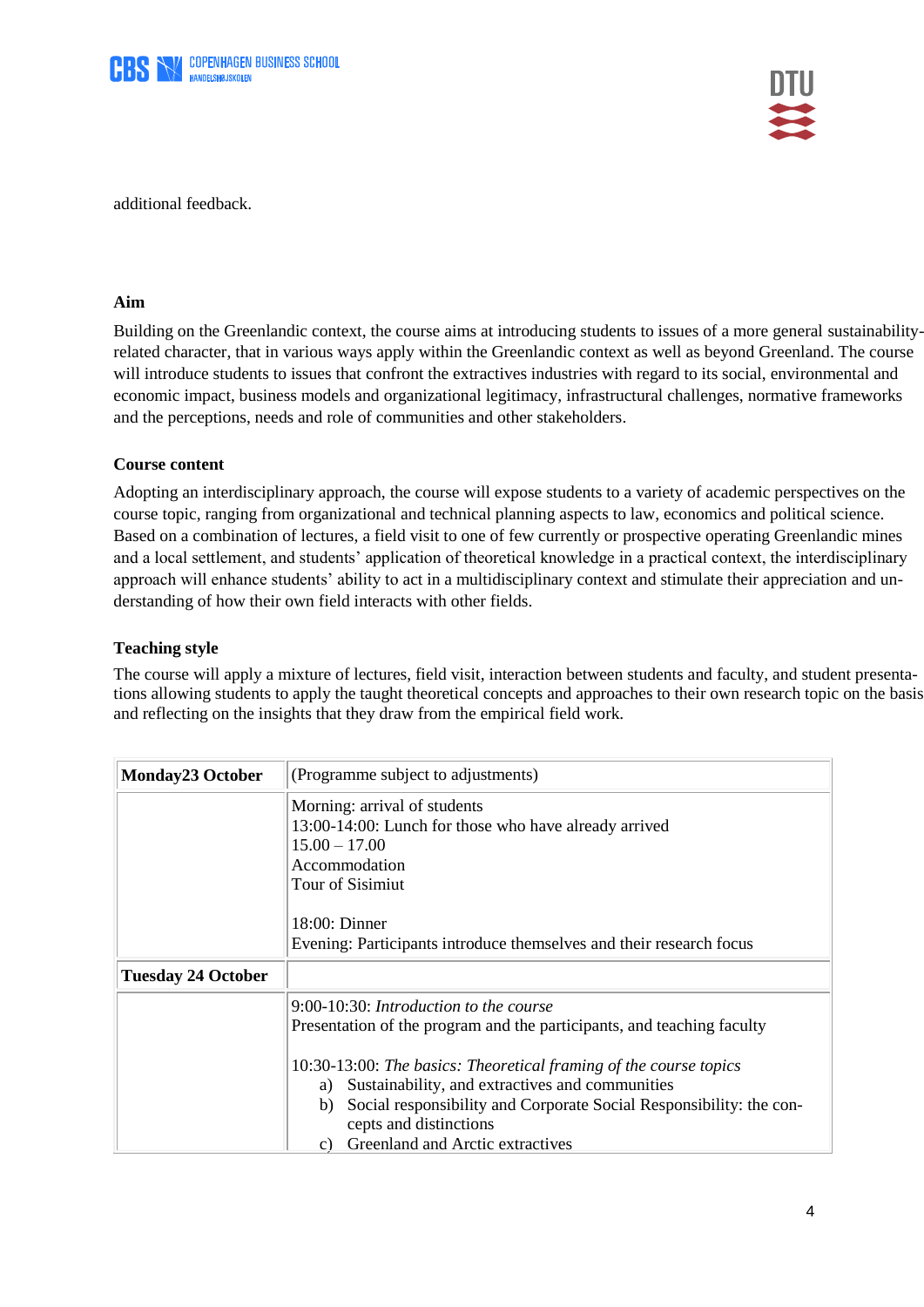

FÍ

|                                       | Faculty:<br>Associate professor Kåre Hendriksen, DTU Artek<br>Professor Ulrik Jørgensen, Aalborg University<br>Professor Florian Stammler, University of Lapland<br>Associate Professor Aitalina Ivanova, North Eastern Federal University (NE-<br>FA), Yakutsk<br>Professor Mark Nuttall, Ilisimatusarfik/Nature Institute<br>Professor Karin Buhmann, CBS, MSC |
|---------------------------------------|------------------------------------------------------------------------------------------------------------------------------------------------------------------------------------------------------------------------------------------------------------------------------------------------------------------------------------------------------------------|
|                                       | 13:00-14:00: Lunch                                                                                                                                                                                                                                                                                                                                               |
|                                       | $14.00 - 17.00$ : The Social License to Operate and community perceptions of<br>extractives projects and their societal impacts<br>Faculty:                                                                                                                                                                                                                      |
|                                       | Professor Paul Bowles, University of Northern British Columbia                                                                                                                                                                                                                                                                                                   |
|                                       | Professor Florian Stammler, University of Lapland<br>Associate Professor Aitalina Ivanova, North Eastern Federal University (NE-                                                                                                                                                                                                                                 |
|                                       | FA), Yakutsk                                                                                                                                                                                                                                                                                                                                                     |
|                                       | Professor Mark Nuttall, Ilisimatusarfik/Nature Institute<br>Post-Doc Jacob Taarup-Esbensen, CBS and the Business Academy of Zea-                                                                                                                                                                                                                                 |
|                                       | land                                                                                                                                                                                                                                                                                                                                                             |
|                                       | 17:00-18:00: Community issues beyond the High North: Sub-Arctic minori-<br>ties and social responsibility in the the Russian border regions                                                                                                                                                                                                                      |
|                                       | Faculty:<br>Associate Professor George Varmalov, Pskov State University:                                                                                                                                                                                                                                                                                         |
|                                       | Dinner not included                                                                                                                                                                                                                                                                                                                                              |
|                                       | Evening: presentations by local businesses and local government                                                                                                                                                                                                                                                                                                  |
| <b>Wednesday 25</b><br><b>October</b> |                                                                                                                                                                                                                                                                                                                                                                  |
|                                       | 9:00-13:00: The normative framework: International law, national law, and<br>CSR norms                                                                                                                                                                                                                                                                           |
|                                       | Faculty                                                                                                                                                                                                                                                                                                                                                          |
|                                       | Professor Ellen Margrethe Basse, Aarhus University<br>Professor Karin Buhmann, CBS, MSC                                                                                                                                                                                                                                                                          |
|                                       | 13:00-14:00: Lunch                                                                                                                                                                                                                                                                                                                                               |
|                                       | 14:00-17:00 Arctic extractives and sustainable business models                                                                                                                                                                                                                                                                                                   |
|                                       | Faculty:                                                                                                                                                                                                                                                                                                                                                         |
|                                       | Associate Professor Kåre Hendriksen, DTU/Artek                                                                                                                                                                                                                                                                                                                   |
|                                       | Post-doc/assistant professor Christina Berg Johansen, CBS, IOA                                                                                                                                                                                                                                                                                                   |
|                                       | Assistant Professor Arni Johan Petersen (University of the Faroe Islands)<br>Post-Doc Jacob Taarup-Esbensen, CBS and the Business Academy of Zea-                                                                                                                                                                                                                |
|                                       | land                                                                                                                                                                                                                                                                                                                                                             |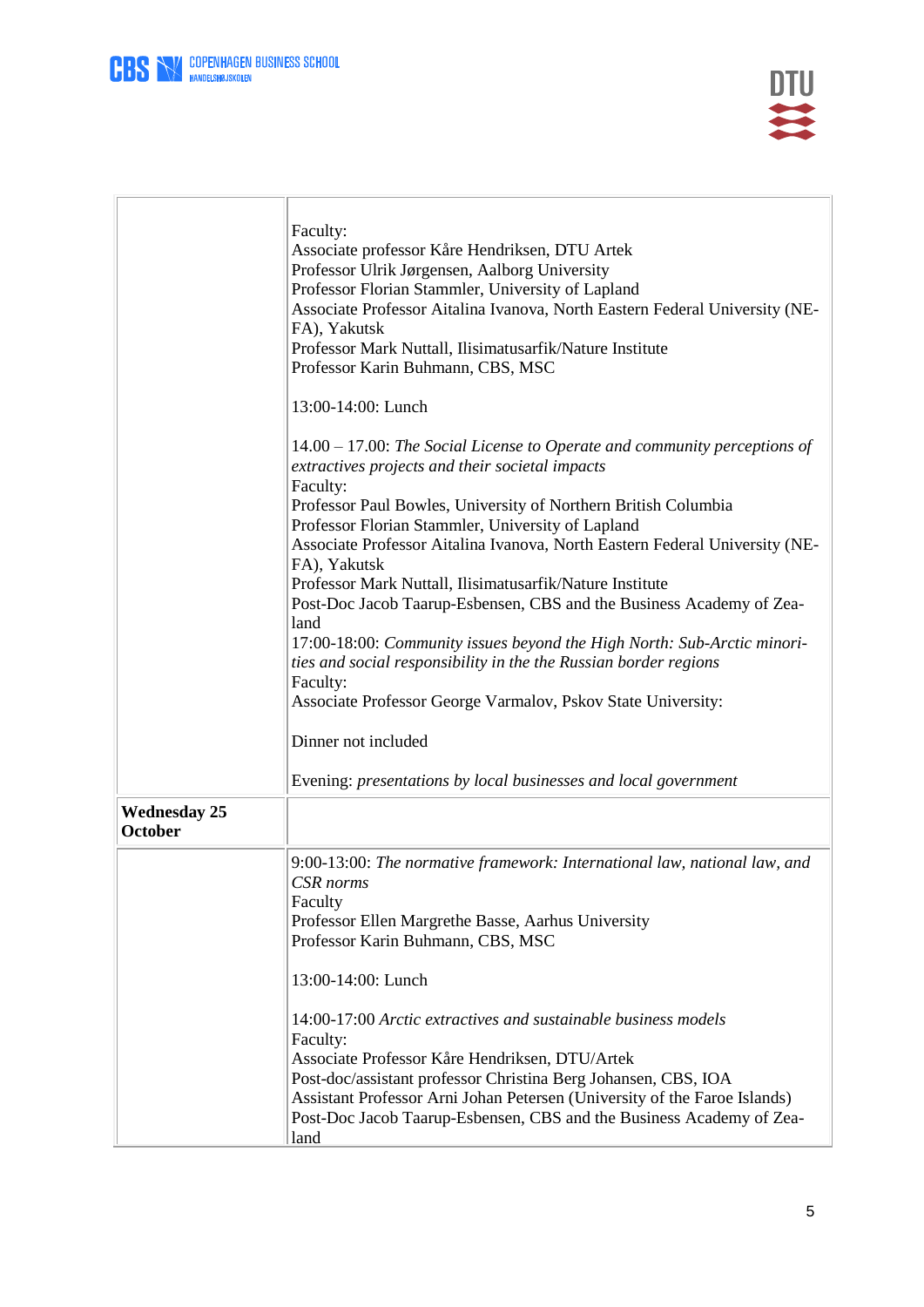

|                                      | Dinner not included                                                                                                                                                                                                                                                                                                                                                                                                                                                                    |
|--------------------------------------|----------------------------------------------------------------------------------------------------------------------------------------------------------------------------------------------------------------------------------------------------------------------------------------------------------------------------------------------------------------------------------------------------------------------------------------------------------------------------------------|
| <b>Thursday 26</b><br><b>October</b> |                                                                                                                                                                                                                                                                                                                                                                                                                                                                                        |
|                                      | $9.00 - 12.00$ : Boat transfer to White Mountain Mine                                                                                                                                                                                                                                                                                                                                                                                                                                  |
|                                      | $12.00 - 13.00$<br>Lunch                                                                                                                                                                                                                                                                                                                                                                                                                                                               |
|                                      | $13.00 - 17:00$ : Introduction to mine; dialogue with mine management<br>Key faculty: Associate Professor Kåre Hendriksen, DTU Artek                                                                                                                                                                                                                                                                                                                                                   |
|                                      | 17:00: Boat transfer to Itilleq village<br>19:00 Dinner                                                                                                                                                                                                                                                                                                                                                                                                                                |
| <b>Friday 27 October</b>             |                                                                                                                                                                                                                                                                                                                                                                                                                                                                                        |
|                                      | $9.00 - 12.00$ : Visit to Itilleq; meetings and dialogue with local decision-<br>makers and community<br>Key faculty: Associate Professor Kåre Hendriksen, DTU Artek<br>12:00-13:00: Lunch<br>13:00-17:00: Visit to village (cont'd) followed by boat transfer to Sisimiut.<br>Dinner not included                                                                                                                                                                                     |
| <b>Saturday 28 October</b>           |                                                                                                                                                                                                                                                                                                                                                                                                                                                                                        |
|                                      | $09.00 - 12.00$ : Applying theory to empirical observations:<br>Students apply the theory taught to their field trip observations and relate this<br>to their own main object of study.<br>Faculty serve as facilitators.<br>12.00-13:00: Lunch<br>13:00-16:00: Students present their application and reflections, and receive<br>feedback from each other.<br>Faculty serve as facilitators.<br>16:00-17:00: Course wrap-up<br>Summing up, and evaluations<br>18:00: Farewell Dinner |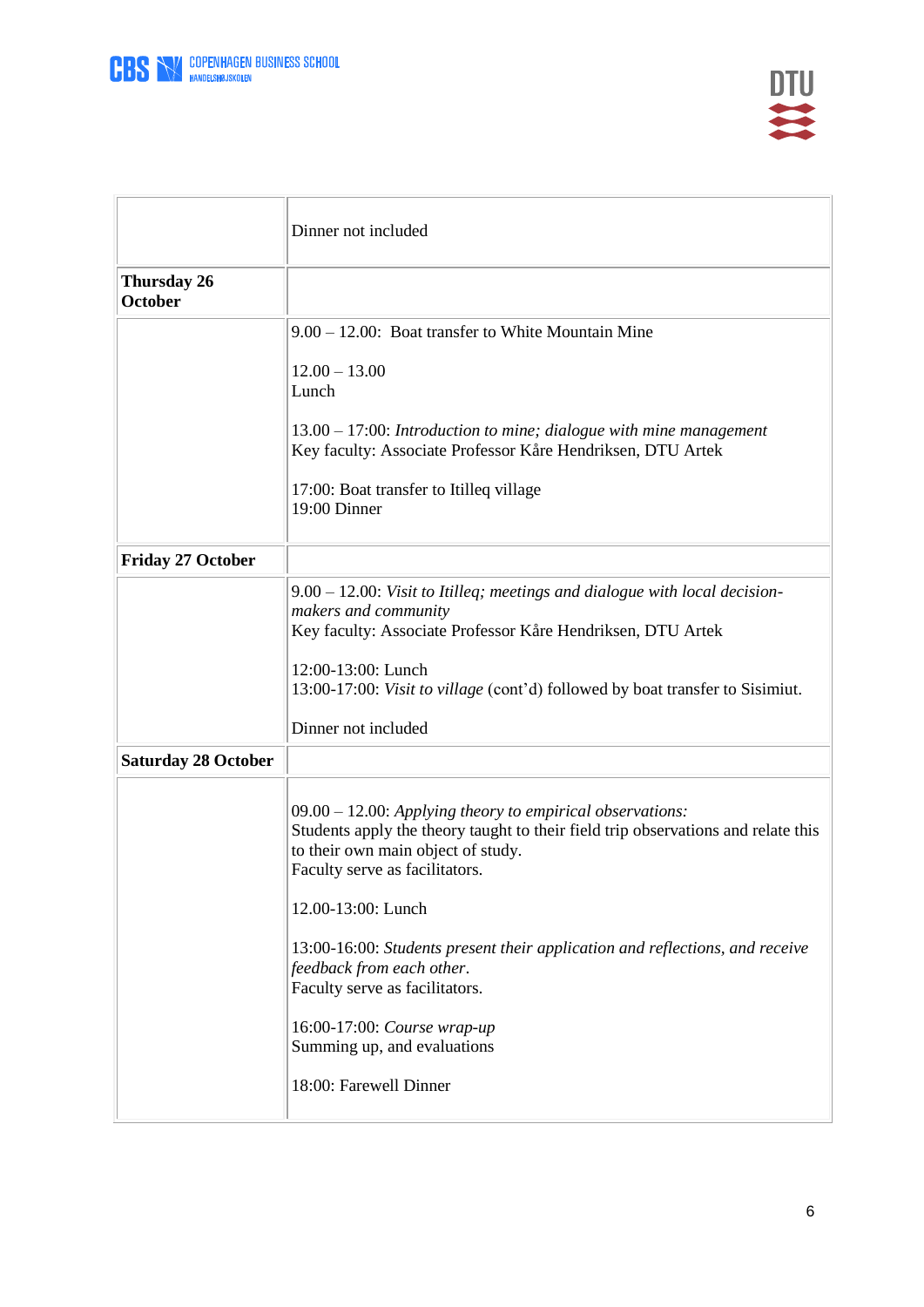

## **Learning objectives**

• Mastery of basic theoretical frameworks for understanding the relationship between the extractive industries and their sustainability impacts in an Arctic context, and ability to critically reflect upon both beneficial and adverse impacts

• Appreciation of the infrastructural challenges facing extractives development in the Greenlandic Arctic context

• Ability to identify and reflect upon organizational issues confronting sustainable business models for Arctic extractives

• Basic familiarity with international normative frameworks and guidance for sustainable extractives industry development and management and ability to identify and apply relevant normative instruments

• Ability to draw out and apply theoretical implications for scholars and practitioners

## **Exam**

N/A

## **Other**

N/A

## **Start date**

23/10/2017

## **End date**

28/10/2017

## **Level**

PhD

# **ECTS**

5

# **Language**

English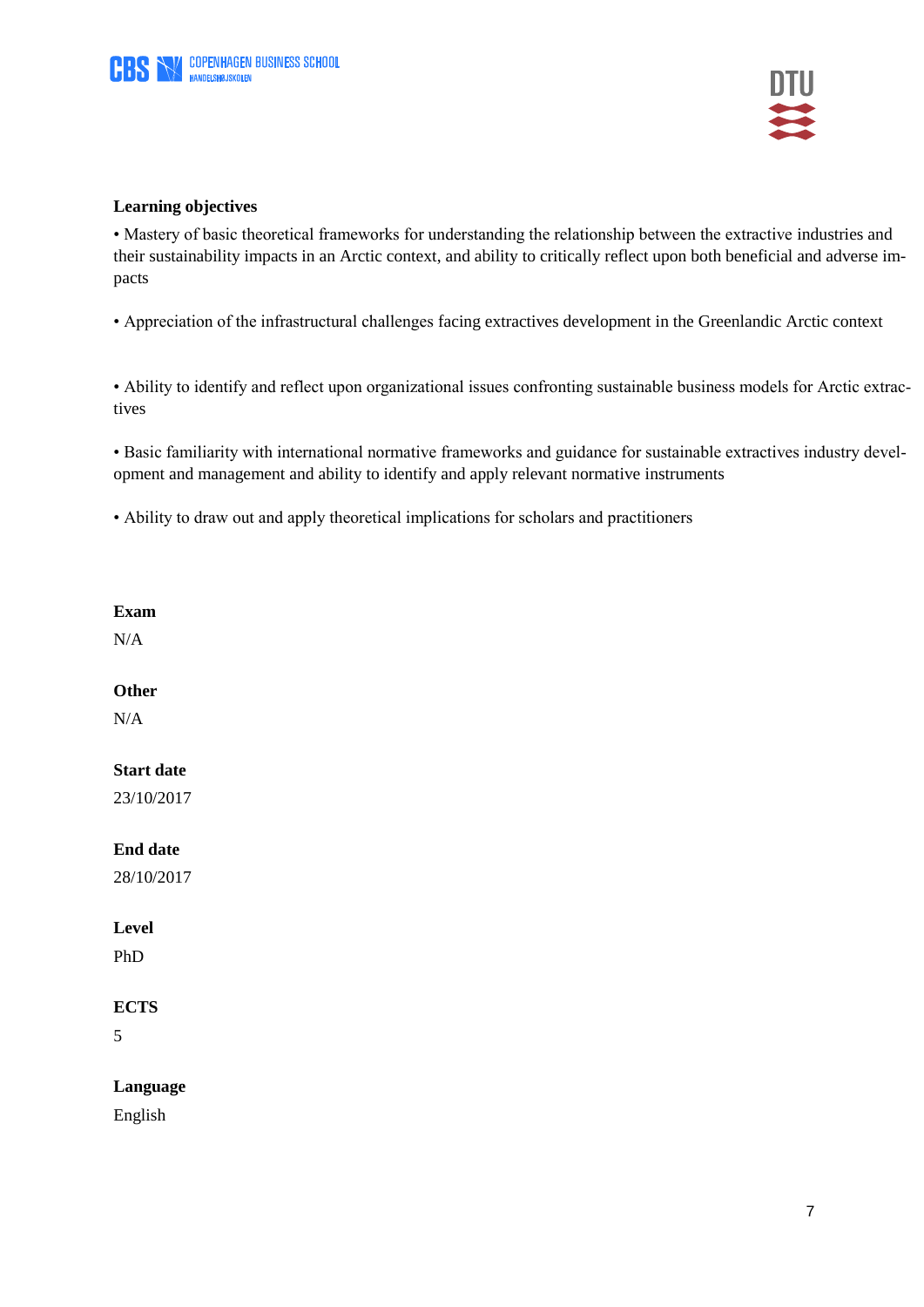

## **Fee**

DKK 2500. The fee goes towards field trip, coffee/tea, and meals covered by the programme.

Students will pay for some meals, as indicated in the course plan. In addition to a few local restaurant there is an option to cook in student accommocation where some students will be staying.

# **Mobility support for travel**

Based on a grant from the Danish government (with UArctic), limited funds are available for travel support for participants without access to other travel funds. Participants are expected to rely on own travel funds, if available, or to apply for mobility funds from their institutions or through other available sources, eg. North2North. However, those who do not have access to such funds to fully cover their travel expenses may apply for travel support. To apply applicants should send an email to Karin Buhmann [\(kbu.msc@cbs.dk](mailto:kbu.msc@cbs.dk) ) cc Kåre Hendriksen [\(krhe@byg.dtu.dk](mailto:krhe@byg.dtu.dk) ) indicating the expected amount needed and describing why the funding is needed, including whether it will supplement the applicant's own travel funds. The deadline for applying is 15 August 2017. When registering for the PhD course, applicants should also indicate whether support for funding will be a condition for their ability to participate.

# **Course literature**

See below.

# **Minimum number of participants**

6

# **Maximum number of participants**

15

# **Location**

DTU Artek at Sisimiut, Greenland with field work in the area

# **Contact information**

Practicalities: Lene Deleuran Fajstrup, ledefa@byg.dtu.dk Course contents: Kåre Hendriksen, [krhe@byg.dtu.dk;](mailto:krhe@byg.dtu.dk) Karin Buhmann, kbu.msc@cbs.dk

# **Registration and registration deadline**

Please register by e-mail to Lene Deleuran Fajstrup ledefa@byg.dtu.dk Deadline: 1 September 2017

**Course literature (**preliminary list; final list will be published around 1 September 2017)**:**

## (Basse)

Koivurova, T. et al, "Canada, the EU and Arctic Ocean Governance: A tangled and Shifting Seascape and Future Di-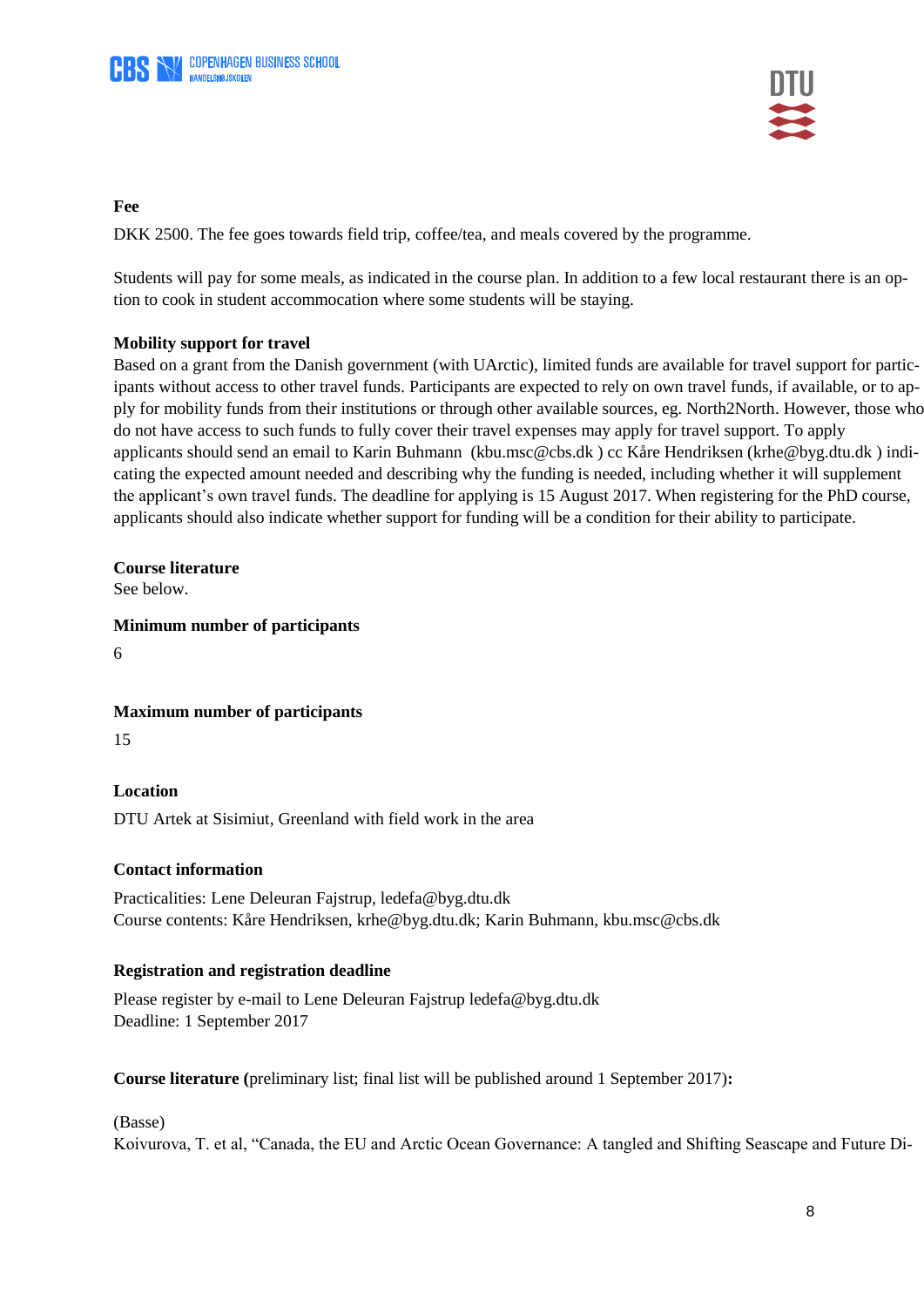

rections", Spring 2009, Arctic Ocean Governance, pp. 259-278

Degeorges D., "The Role of Greenland in the Arctic", Institut de Recherche Stratégique de l'Ècole Militaire (IRSEM), April 2012, pp. 32-52.

Cassotta, S., and Mazza, M., "Balancing de jure and de facto Arctic Environmental Law Applied to the Oil and Gas Activity: Linking Indigenous Rights, Social Impact Assessment, and Investments in Greenland", 2014, in press, Year Book of Polar Law, pp. 6-19; pp. 22-23; pp. 28-41 and pp. 52-65

ITOPF, Regional Profiles, a Summary of the Risk of Oil Spills & State of Preparedness in UNEP Regional Seas Regions, "North East Atlantic", pp. 1-4

(Berg Johansen) Bansal, P., & DesJardine, M. R. (2014). Business sustainability: It is about time. Strategic Organization, 12(1), 70-78.

Berg Johansen & Vallentin (2017): Imagining Responsibility: A study of CSR in the making in Greenland. Working Paper, Centre for Corporate Social Responsibility, Copenhagen Business School

Bjørst, L. R. (2016). Saving or destroying the local community? Conflicting spatial storylines in the Greenlandic Greenlandic debate on uranium. The Extractive Industries and Society, 3(1), 34-40.

Gad, U. P., Jakobsen, U., & Strandsbjerg, J. (2017). Politics of Sustainability in the Arctic: A Research Agenda. In Northern Sustainabilities: Understanding and Addressing Change in the Circumpolar World (pp. 13-23). Springer International Publishing.

Slawinski, N., & Bansal, P. (2012). A matter of time: The temporal perspectives of organizational responses to climate change. Organization Studies, 33(11), 1537-1563.

(Bowles):

Peter Edwards, Justine Lacey, Stephen Wyatt, and Kathryn J. H. Williams, "Social licence to operate and forestry – an introduction", Forestry, 2016, 89 (5): 473-476. DOI[:https://doi.org/10.1093/forestry/cpw036](https://doi.org/10.1093/forestry/cpw036)

Kieren Moffat and Airong Zhang, "The paths to social licence to operate: An integrative model explaining community acceptance of mining", Resources Policy, 2014, 39(1):61–70

Dwight Newman, "Be Careful What You Wish For: Why Some Versions of 'Social Licence' Are Unlicensed and May be Anti-Social", MacDonald-Laurier Institute Commentary, November 2014.

(Buhmann):

Buhmann, Karin (forthcoming) *International law and Corporate Social Responsibility: A discussion of OECD's Guidelines for Multinational Enterprises and significance for social impact of Arctic natural resource exploitation*, Polar Law Year Book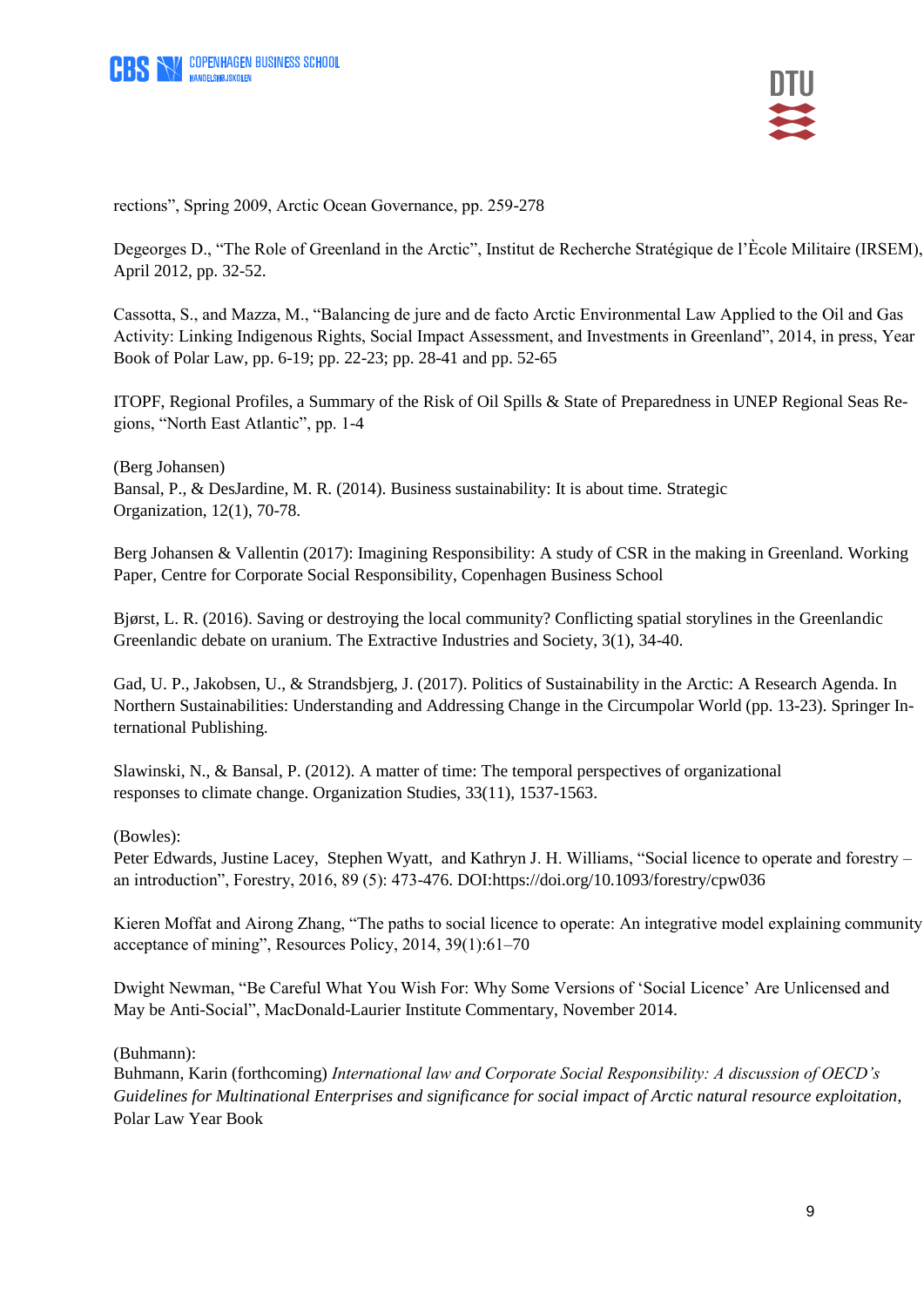



Buhmann, Karin and Florian Wettstein: Business and Human Rights: Not just another CSR issue? In Rasche, A., Morsing, M., & Moon, J. (eds). *Corporate Social Responsibility: Strategy, Communication, Governance*. Cambridge: Cambridge University Press: 379-404

Carroll, Archie B. (1979) A three-dimensional conceptual model of corporate performance, *The Academy of Management Review* Vol. 4, No. 4: 497-505

Carroll, Archie B. (1991) The Pyramid of Corporate Social Responsibility: Toward the moral management of organizational stakeholder, *Business Horizons* July/August: 39-48

Rasche, Andreas, Mette Morsing and Jeremy Moon (2017) The Changing Role of Business in Global Society: CSR and Beyond, in Rasche, Morsing and Moon (eds) *Corporate Social Responsibility: Strategy, Communication and Governance*, Cambridge University Press: 1-29 (Chapter 1, available for free at )

Udvalget for samfundsgavnlig udnyttelse af Grønlands naturressourcer (2014) *To the Benefit of Greenland*, Nuuk: Ilisimatusarfik and Copenhagen: University of Copenhagen.

(Tårup-Esbensen):

.

Kemp, Deanna; Worden, Sandy and Owen, R. John, 2016, Differentiated social risk: Rebound dynamics and sustainability performance in mining, Ressource Policy, 50:19-26

Taarup-Esbensen, Jacob, 2017, MNE Risk management of community risk – Experiences from Armenia, Work-inprogress, CBS

Kot, Sebastian and Dragon, Przemyslaw, 2015, Business Risk Management in International Corporations, 22nd International Economic Conference – IECS 2015 "Economic Prospects in the Context of Growing Global and Re-gional Interdependencies", IECS 2015, Procedia Economics and Finance 27:102 – 108

(Hendriksen and Jørgensen)

Hoffmann, Birgitte (2014) Citizens and the planning of sustainability of mining, Proceedings of the 10th Artek Event, Sisimiut, 7-9 April 2014, Technical University of Denmark

Jørgensen, Ulrik (2014) Scenarios for urbanization, infrastructure and employment, Proceedings of the 10th Artek Event, Sisimiut, 7-9 April 2014, Technical University of Denmark

Hendriksen, Kåre (2014) Driving forces in the Greenlandic urbanization, Proceedings of the 10th Artek Event, Sisimiut, 7-9 April 2014, Technical University of Denmark

Hendriksen, Kåre and Birgitte Hoffmann (2016), Settlement Patterns, Perspectives on skills - an anthology on informally acquired skills in Greenland, A Greenland Perspective publication 2016

Hoffmann, Birgitte and Ulrik Jørgensen (2016) The Power of Knowledge in the Modernisation of Grenland, Perspectives on skills - an anthology on informally acquired skills in Greenland, A Greenland Perspective publi-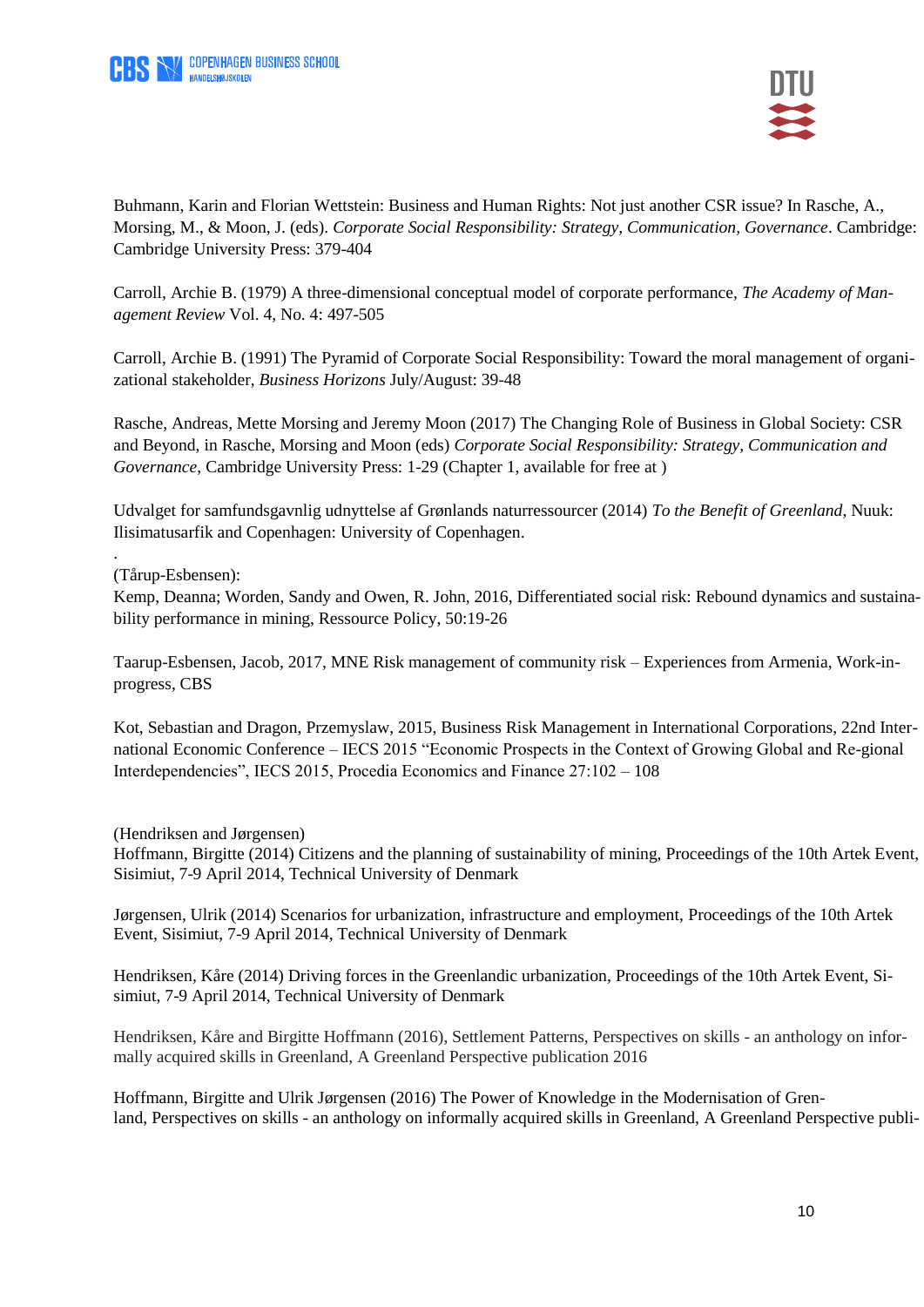

cation 2016

Hendriksen, Kåre, Birgitte Hoffmann & Ulrik Jørgensen (2013) The organization of mineral exploitation and the relationship to urban structures and local business development, Proceedings Sustainability in mining in the Arctic, Arctic Event 2013, Technical University of Denmark

(Petersen)

Carroll, A. B. (1991). The pyramid of corporate social responsibility: Toward the moral management of organizational stakeholders. Business Horizons, 34(4), 39-48.

Christensen, L. T., Morsing, M., & Thyssen, O. (2013). CSR as aspirational talk. Organization, 20(3), 372-393. doi:10.1177/1350508413478310

Gioia, D. A., & Chittipeddi, K. (1991). Sensemaking and sensegiving in strategic change initiation. Strategic Management Journal, 12(6), 433- 448. doi:10.1002/smj.4250120604

Porter, M. E., & Kramer, M. R. (2011). Creating shared value. Harvard Business Review, 89(1), 62-77.

(Stammler, Ivanova and Nuttall)

Arjjumend, H, Alam, S, Shishatskiy, N & Koivurova, TM 2016, 'Analysis of evolving domestic access and benefit sharing legislation in Russia from the perspectives of indigenous people and local communities' *Journal of global resources*, vol. 2, pp. 109-120.

Lesser, P, Suopajärvi, L & Koivurova, T 2016, 'Challenges that mining companies face in gaining and maintaining a social license to operate in Finnish Lapland' *MINERAL ECONOMICS*. DOI: 10.1007/s13563-016-0099-y

Stammler, Florian & Ivanova, Aytalina (2016): Resources, rights and communities: extractive mega-projects and local people in the Russian Arctic. *Europe-Asia studies, vol 68.7*, 1220-1244. <http://dx.doi.org/10.1080/09668136.2016.1222605>

Stammler, Florian & Ivanova, Aytalina 2016. Confrontation, coexistence or co-ignorance? negotiating humanresource relations in two Russian regions. *The extractive industries and society*, special section "Arctic Voices", eds by Emma Wilson & Florian Stammler, vol 3(1), 60-71.<http://doi.org/10.1016/j.exis.2015.12.003>

Koivurova, T 2009, Is there a race to resources in the polar regions? in Canada's and Europe's northern dimensions / ed. by Anita Dey Nuttall and Mark Nuttall. Oulu : Oulun yliopisto, Thule-isntituutti. -, pp. 52-62.

(Varlamov)

Stepanova, Svetlana (2014) Cross-Border Tourism in the Russian Northwest: General Trends and Features of Development *Baltic Region* 3(21) 109-120, doi: 10.5922/2079-8555-2014-3-10

Waller, M, Kati Lepojärvi, Kaisa Jauhiainen (2006) *Models for Cross-Border Co-Operation Focus of the Pskov Region*, The Finnish Committee for European Security (STETE), available at [http://docplayer.net/23759743-Models-for-](http://docplayer.net/23759743-Models-for-cross-border-co-operation-focus-on-the-pskov-region.html)

Hansen, A., Larsen, SV. and Noble, B. 2017. *Section 5, Development and polar resource futures: Social and environmental impact assessments in the arctic*. In: Nuttall, M, Christensen, T and Siegert, M (eds.). The Routledge Handbook of the Polar Regions. Routledge